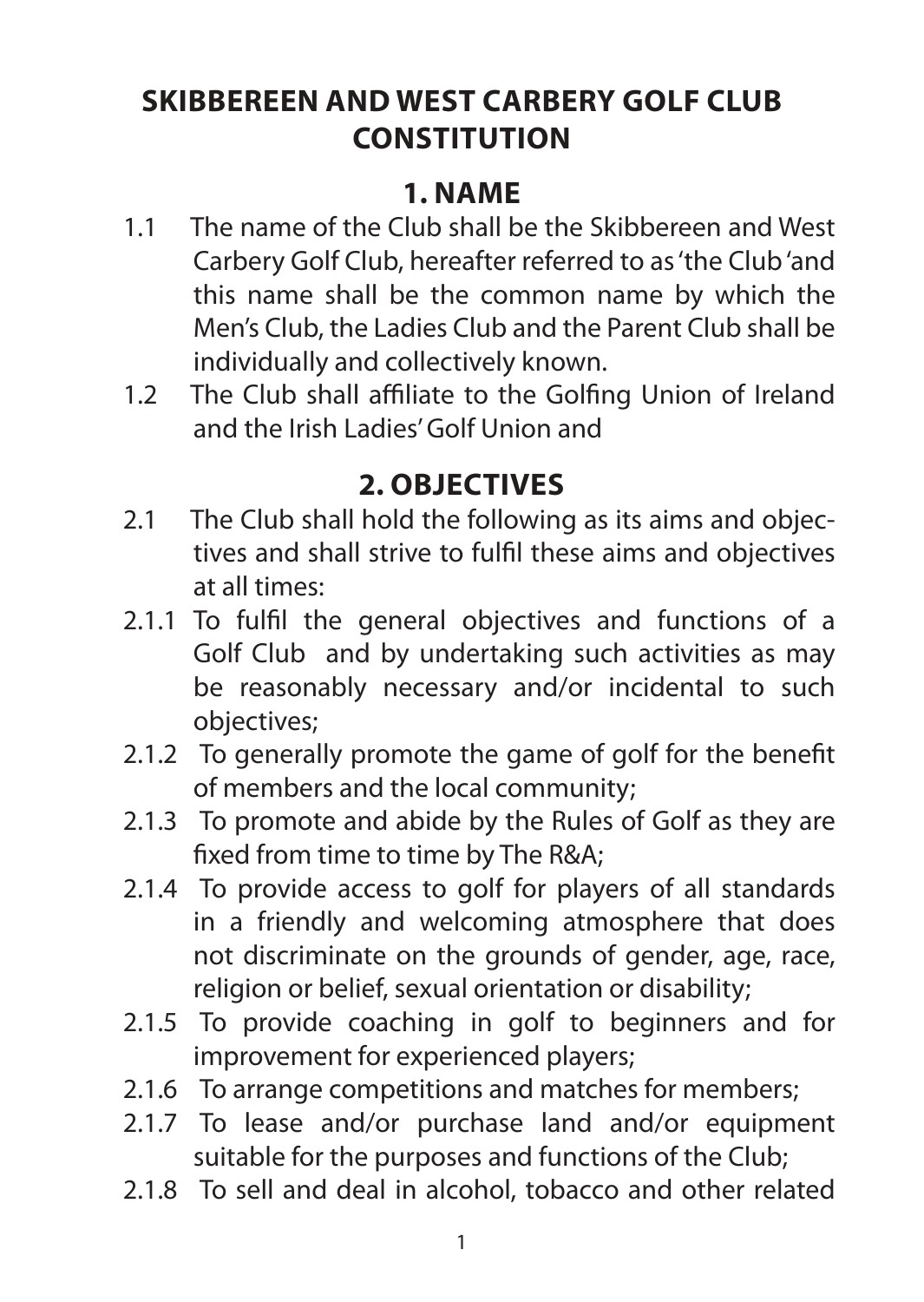products as well as refreshments, foodstuffs and golfing equipment in accordance with the provisions of any licensing laws and by obtaining the necessary statutory consents and licences for such sales.

# **2.2 THE MEN'S CLUB SHALL**

- a) Be affiliated to the Golfing Union of Ireland and undertake, in writing to accept and abide by the Constitution and Bye-Laws of such Union and the Bye-Laws of the Munster Branch.
- b) Accept and apply the Standard Scratch Score and handicapping scheme as prescribed by the Council of National Golf Unions and such rules there under as may require to be implemented from time to time by the Golfing Union of Ireland
- c) Accept and recognise the Royal and Ancient Golf Club of St Andrew's as the sole authority for prescribing and implementing the Rules of Golf and Rules of Amateur Status.
- d) Retain Handicap Records in respect of all present and past Members for not less than the current year and previous two calendar years and retain all score cards until the end of the current handicap year. Handicap Records for all Playing members must be returned to the Union or Provincial Branch should the club cease to be affiliated.
- e) Maintain an accurate register of all members on Golfnet.

## **2.3 THE LADIES CLUB SHALL:**

- a) Be affiliated to the Irish Ladies Golf Union and undertake, in writing to accept and abide by the Constitution and Bye-Laws of such Union and the Bye-Laws of the Munster District
- b) Accept and apply the Standard Scratch Score and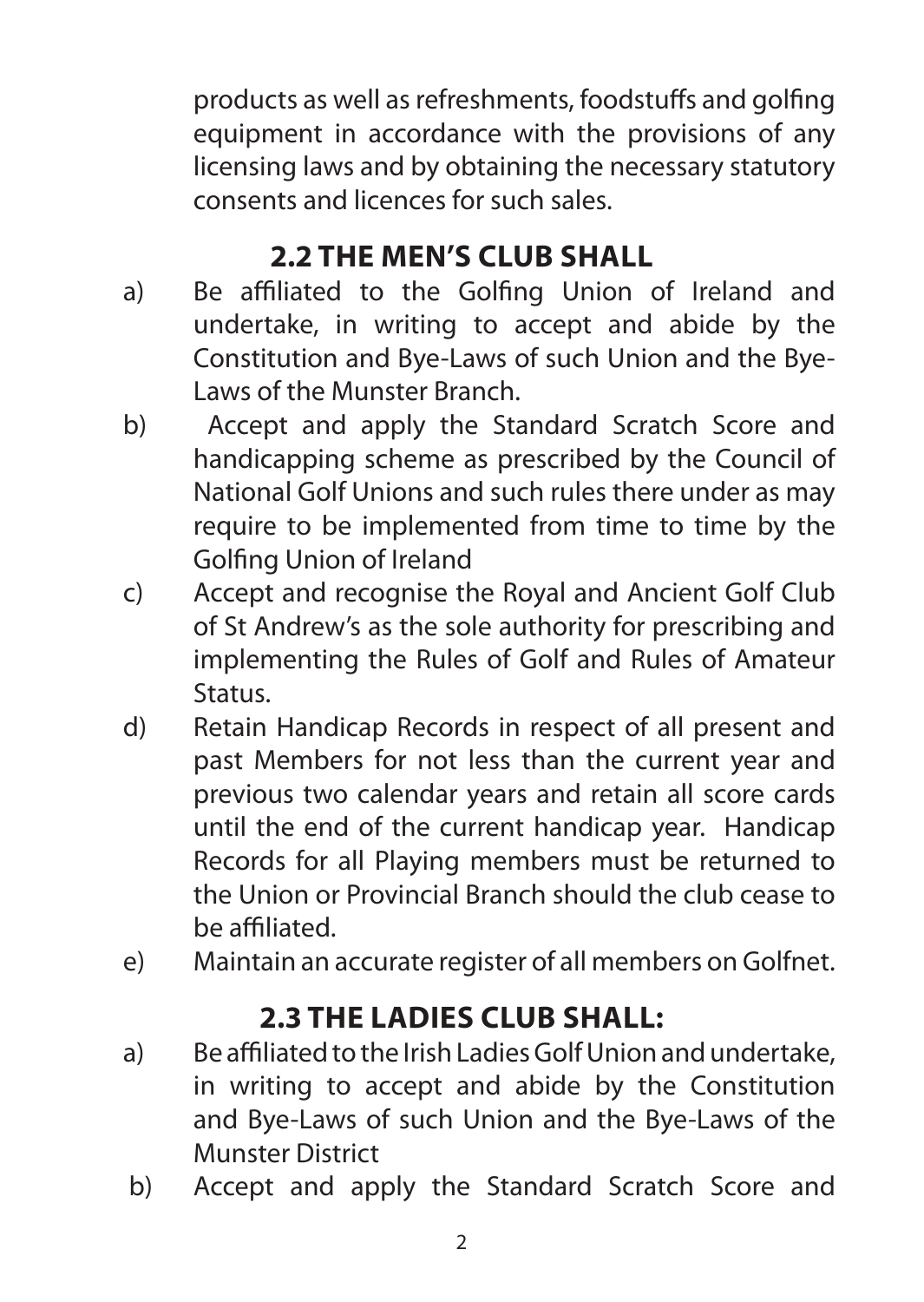handicapping scheme as prescribed by the Council of National Golf Unions and such rules there under as may require to be implemented from time to time by the Irish Ladies Golf Union

- c) Accept and recognise the Royal and Ancient Golf Club of St Andrew's as the sole authority for prescribing and implementing the Rules of Golf and Rules of Amateur Status.
- d) Maintain an accurate register of all members on Golfnet.
- e) Retain Handicap Records in respect of all present and past Members for not less than the current year and previous two calendar years and retain all score cards until the end of the current handicap year. Handicap Records for all Playing members must be returned to the Union or Provincial Branch should the club cease to be affiliated.

#### **3. PATRON**

3. The Patron of the Club shall be elected annually at the Annual General Meeting of the Club.

### **4. TRUSTEES**

- 4.1 The Trustees shall not be more than 5 and not less than 3 individual members of the Parent Club. The present Trustees are Mr John Field, Mr Charlie McCarthy, Mr. Pat Connolly, Mrs. Nuala Lupton and Mr. Michael Collins and they shall remain in Office. Hereafter Trustees shall be appointed by members of a General meeting of the Parent Club.
- 4.2 Each Trustee shall hold Office until resignation or removal from office by resolution of the members at General meeting of the Parent Club.
- 4.3 The club premises and such other property of the Club as the Committee of Management shall determine, shall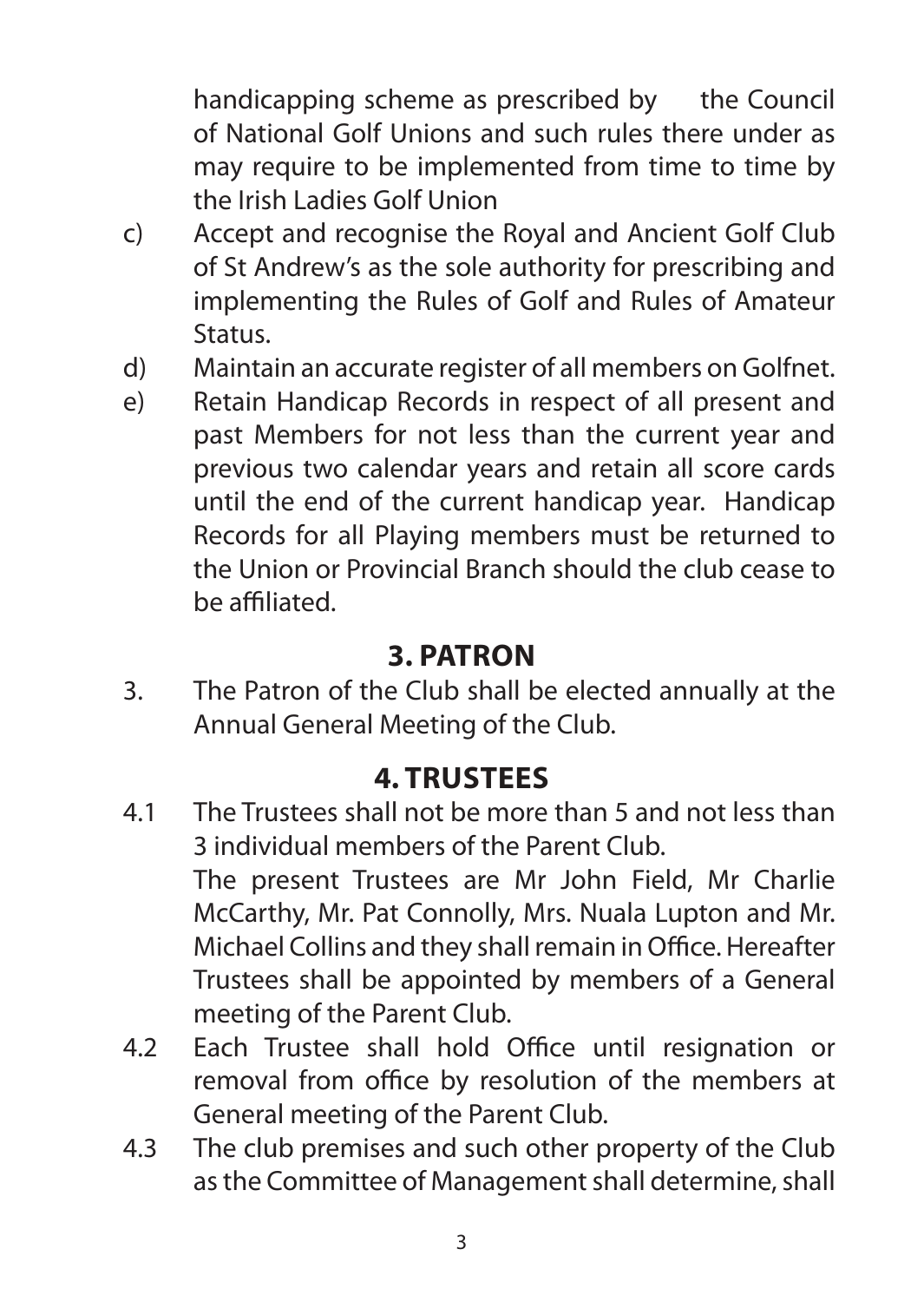be vested in and under the legal control of the Trustees and such Trustees shall deal with the property of the Club as directed by a resolution of the Committee of Management of which an entry in the Minute Book shall be conclusive evidence.

- 4.4 The Trustees shall act as the guarantors on behalf of the club for the purpose of securing any bank loan or overdraft.
- 4.5 If the Trustees, when directed by a resolution of the Committee of Management to perform a certain act consider that the performance of such act is one of such importance that they consider that the members of the Parent Club should be consulted, then the Trustees may refuse to perform such act until members of the Parent Club have been consulted at a General or an Extraordinary General Meeting and a resolution is passed at such a meeting authorising or refusing to authorise Trustees to perform such act as was originally directed by the Committee of Management.
- 4.6 The Trustees shall be entitled to attend meetings of the Committee of Management without voting power in their capacity as Trustees.
- 4.7 The Trustees shall be indemnified out of the Parent Club property and assets in respect of all transactions, directed by resolution of the Committee of Management and against all liabilities and expenses necessarily incurred as a result of their trusteeship, and in the event of the Parent Club property and assets being deficient, the deficiency shall be made up by members of the Parent Club on a pro-rata basis according to the membership category.
- 4.8 The functions of Trustees may be carried out by a minimum of three of such Trustees as appointed by the members at a general meeting of the parent club.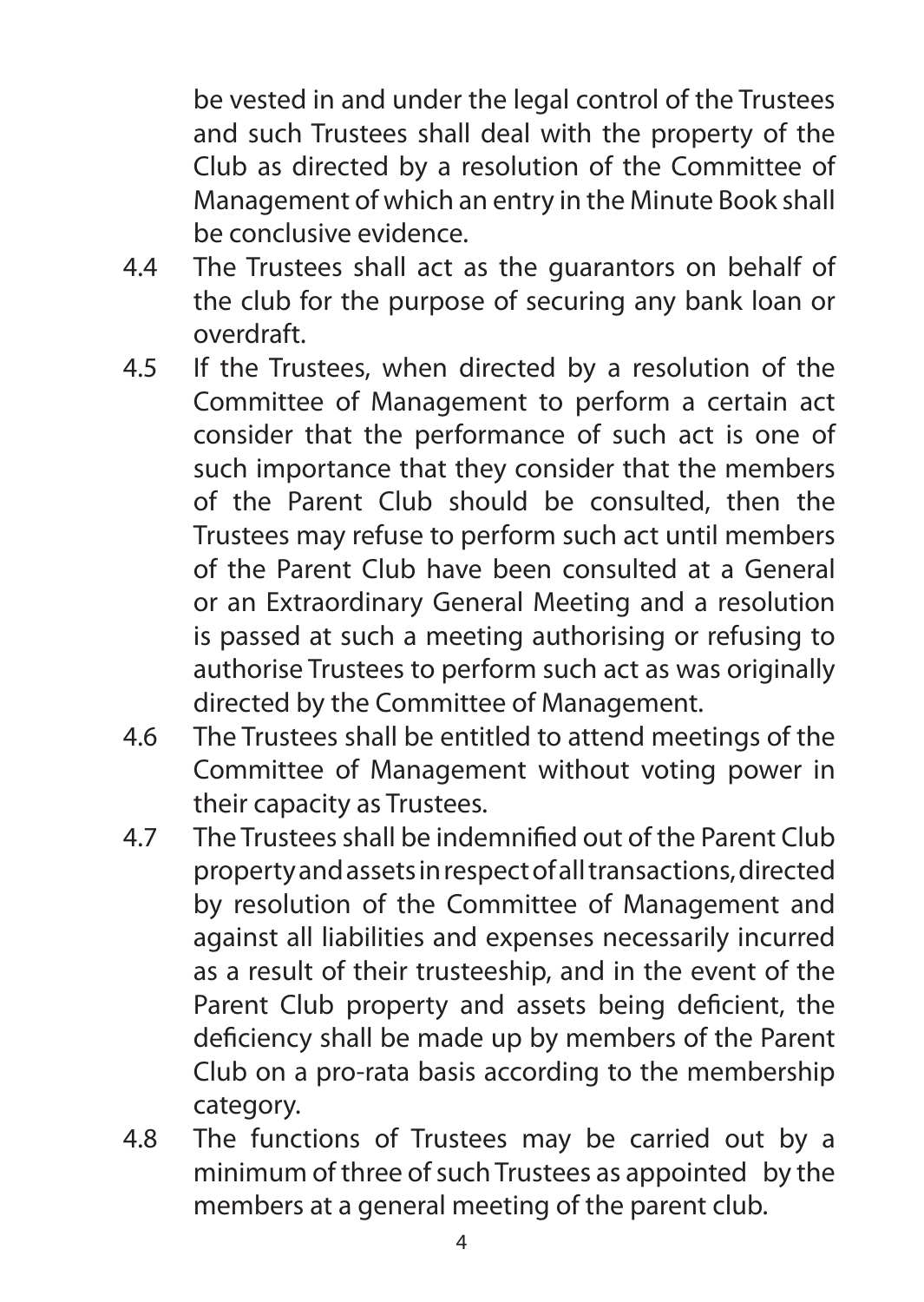## **5. WINDING UP OF THE CLUB**

5. If upon the winding up or dissolution of the Club there remains, after satisfaction of all its debts and liability, any property whatsoever, it shall not be paid to or distributed among the members of the Club. Instead, such property should be given or transferred to some other institution or institutions having main objects similar to the main objects of the Club or in default of there being any such institution any other institution or institutions having as their object the support and promotion of the game of golf in Ireland. The institution or institutions to which the property is to be given or transferred shall prohibit the distribution of its or their income and property among its or their members to an extent at least as great as is imposed on the Club under or by virtue of this constitution or, if more restrictive by law. Members of the Club shall select the relevant institution or institutions at or before the time of dissolution and if insofar as effect cannot be given to such provision, then the property shall be given or transferred to some charitable object.

#### **6. MEMBERSHIP**

6.1 The membership of the Club shall consist of the following categories of members:

**Category A:** Ordinary Members, Honorary Members, Family Members, Life Members, Senior Members.

**Category B:** Country Members, Country Family Members, Overseas Members, Intermediate Members, Junior Members, Student Members, Juvenile Members, Cadet Members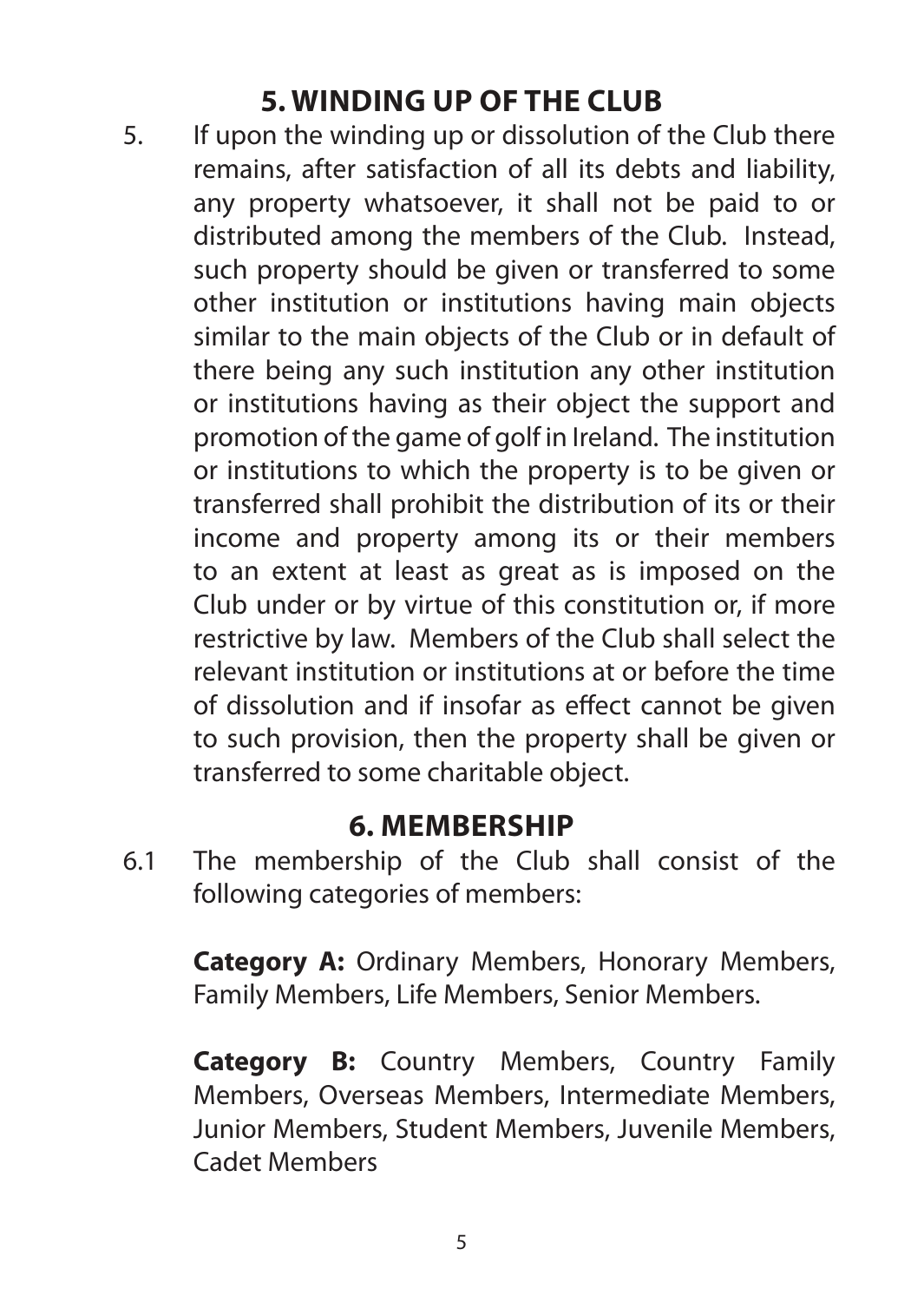**Category C:** Flexi Members. Beginner Members, Pavilion Members and any other category of membership as may be introduced by the Management Committee from time to time.

#### **The rights and benefits of each category of member shall be as set out in the Club's Bye Laws relating to membership.**

- 6.2 All members shall pay an annual subscription to join the Club; the membership fee for each category of membership shall be fixed at an Annual General Meeting or Extraordinary/Special meeting of the Club.
- 6.3 All members joining the Club shall be deemed to accept the terms of this Constitution and any Bye Laws from time to time adopted by the Club in particular including the requirement to conduct themselves in accordance with any conduct rules, equity policy and disciplinary procedures.
- 6.4 The Club shall include within its Byelaws the process for any person seeking membership of the Club. This process shall reflect that membership is open to all and no application shall be refused on grounds of gender, gender reassignment, age, race, religion or belief, sexual orientation, marriage and civil partnership, pregnancy and maternity or disability.
- 6.5 Annual subscriptions shall be due on 1st January and must be paid by 31st March. Any member whose subscription remains unpaid on 1st April in any year shall cease to be a member of the club, but the Management Committee at its discretion may re-elect such member without entrance fee, re nomination or re posting, on payment of all subscriptions and other monies due to the club. This rule shall not apply where a member has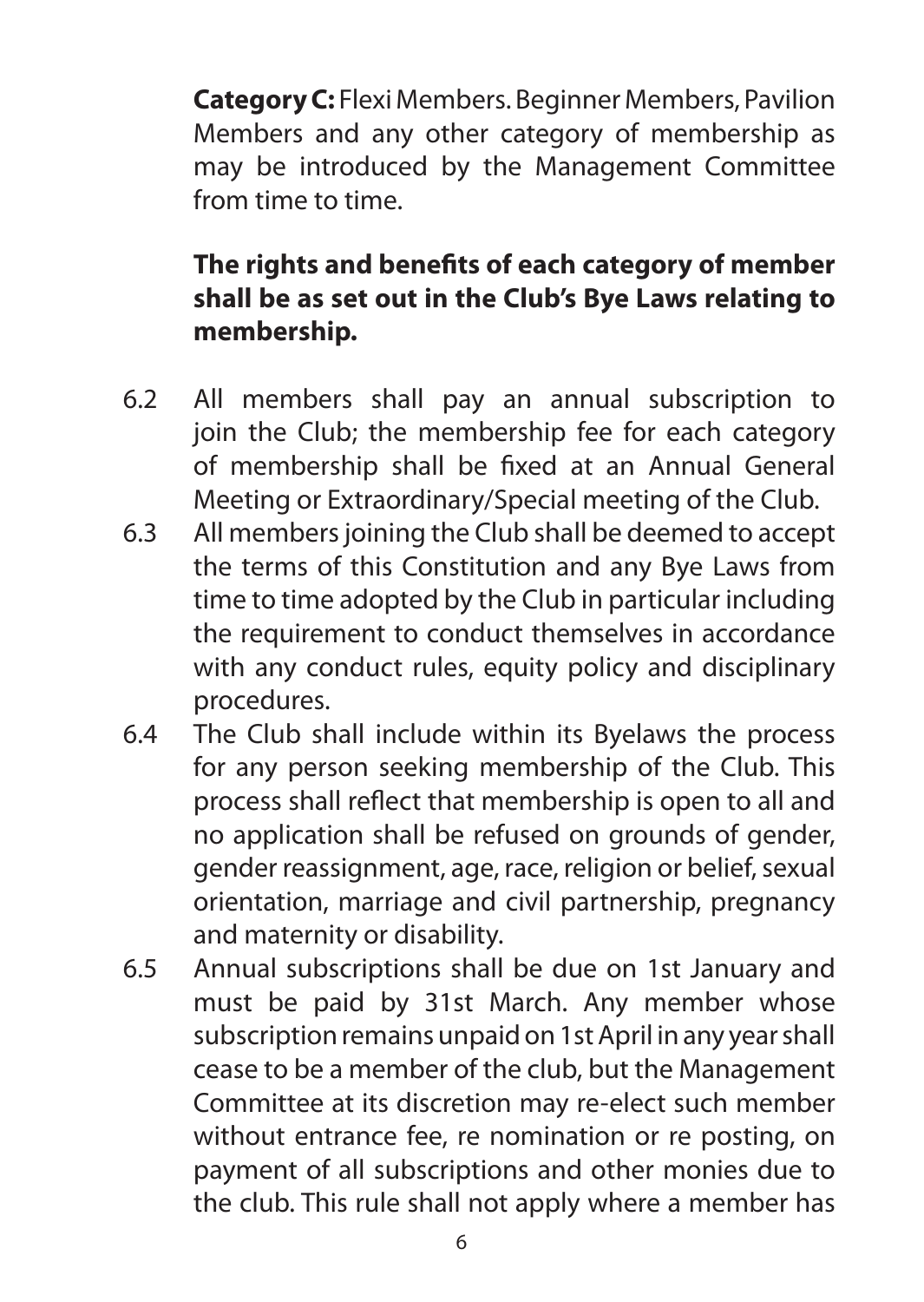entered into an agreement with the club to pay his/her subscription by way of regular instalments.

- 6.6 With effect from 1st January 2015 on reaching the age of 68 and having completed 10 years as a full member, any subscribing member shall be entitled to notify the Management Committee of such facts.
- 6.6.1 The subscription of any member who so notifies the Management Committee in writing shall remain the same as that paid in the year of such notification except where subscriptions are lowered in which case the lower rate shall be payable for as long as the lower subscription rate applies.
- 6.7 The Club shall provide notice of subscriptions due, including methods of payment available to members.

# **6.8 TERMINATION OF MEMBERSHIP**

6.8 The Management Committee, with the authority of the men's or ladies' committee concerned shall have the power, to be exercised only in accordance with the provisions of this rule, to deprive a member of membership of the club.

The committee may, by a majority of not less than two thirds of its members then present at a committee meeting, decide that it is in the interest of the club that a member should be called on to resign membership of the club.

The committee shall fix a date for the committee meeting at which the matter of the member's resignation shall be considered. The member shall be given two weeks' notice of the date and place of the meeting.

Such notice shall be in writing and shall inform the member of the committee's decision and of the reason(s) why the member is being called on to resign. Such notice shall also include a copy of this rule.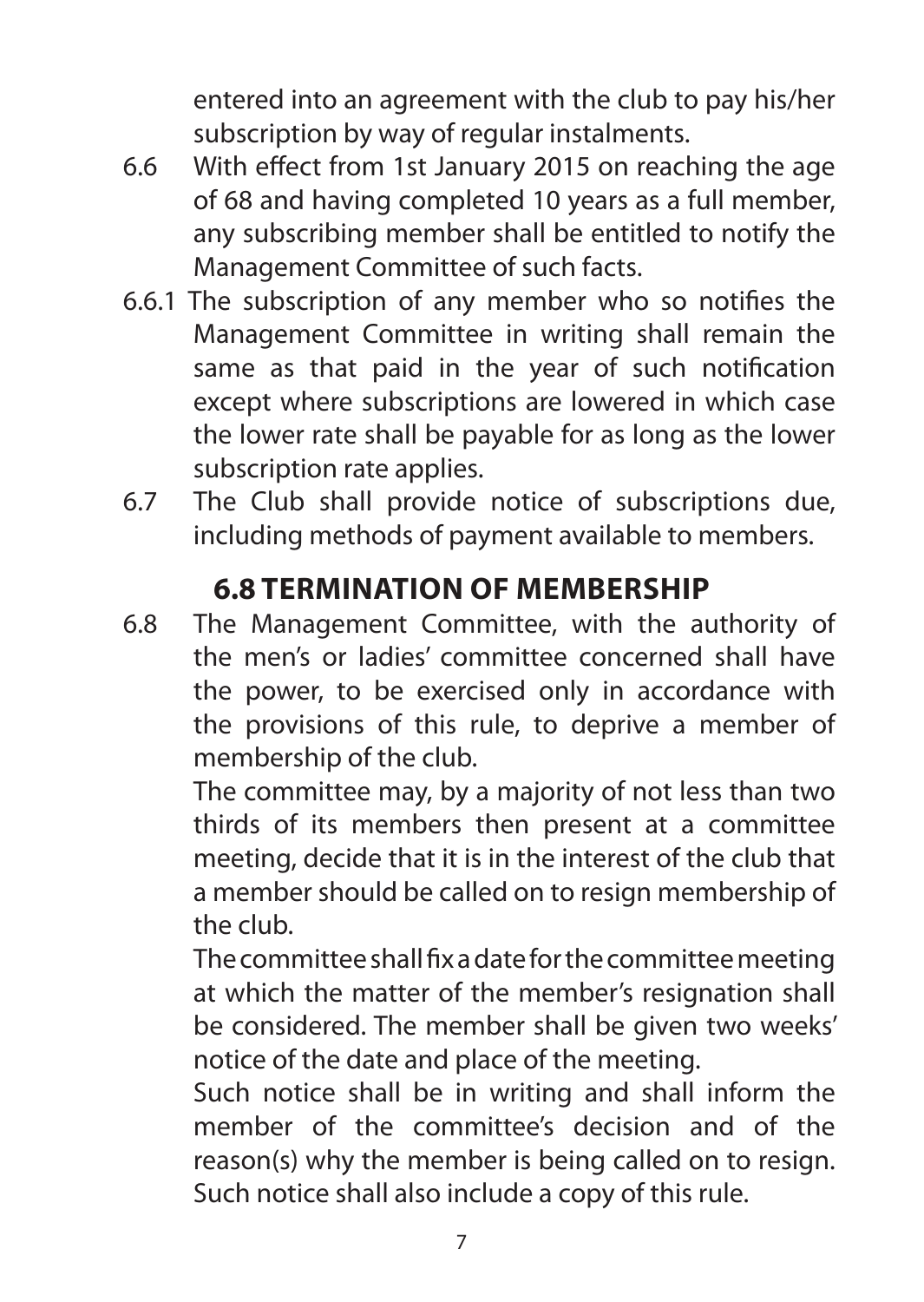Notice shall be deemed to have been duly given if sent by pre paid post to the member's last known postal address or to the member's last address appearing in the records of the club.

The member may give notice to the Honorary Secretary of the Parent club of intention to attend the meeting.

If the member attends the meeting he or she shall be given the opportunity to address the meeting and state their case. Having stated their case the member shall then withdraw from the meeting and the committee shall proceed to deal with the matter.

The management committee shall have power to remove the members name from the list of members of the club provided that a majority of two thirds of its members then present support the removal.

Where in accordance with the provisions of this rule, the committee removes the name of the member from the list of members of the club such person shall thereupon cease to be a member of the club and shall be notified accordingly in writing.

Any category of member may be deprived of membership in accordance with the provisions of this rule.

# **7. MANAGEMENT OF THE CLUB**

- a. There shall be a Management Committee responsible for the overall management of the Club
	- i. The golfing affairs of the Men's Club shall be under the jurisdiction and control of the Men's Committee
	- ii. The golfing affairs of the Ladies' Club shall be under the jurisdiction and control of the Ladies Committee.
- b. All committee members must be members of the Club.
- c. The Management Committee shall have the authority to appoint sub committees and to appoint members to act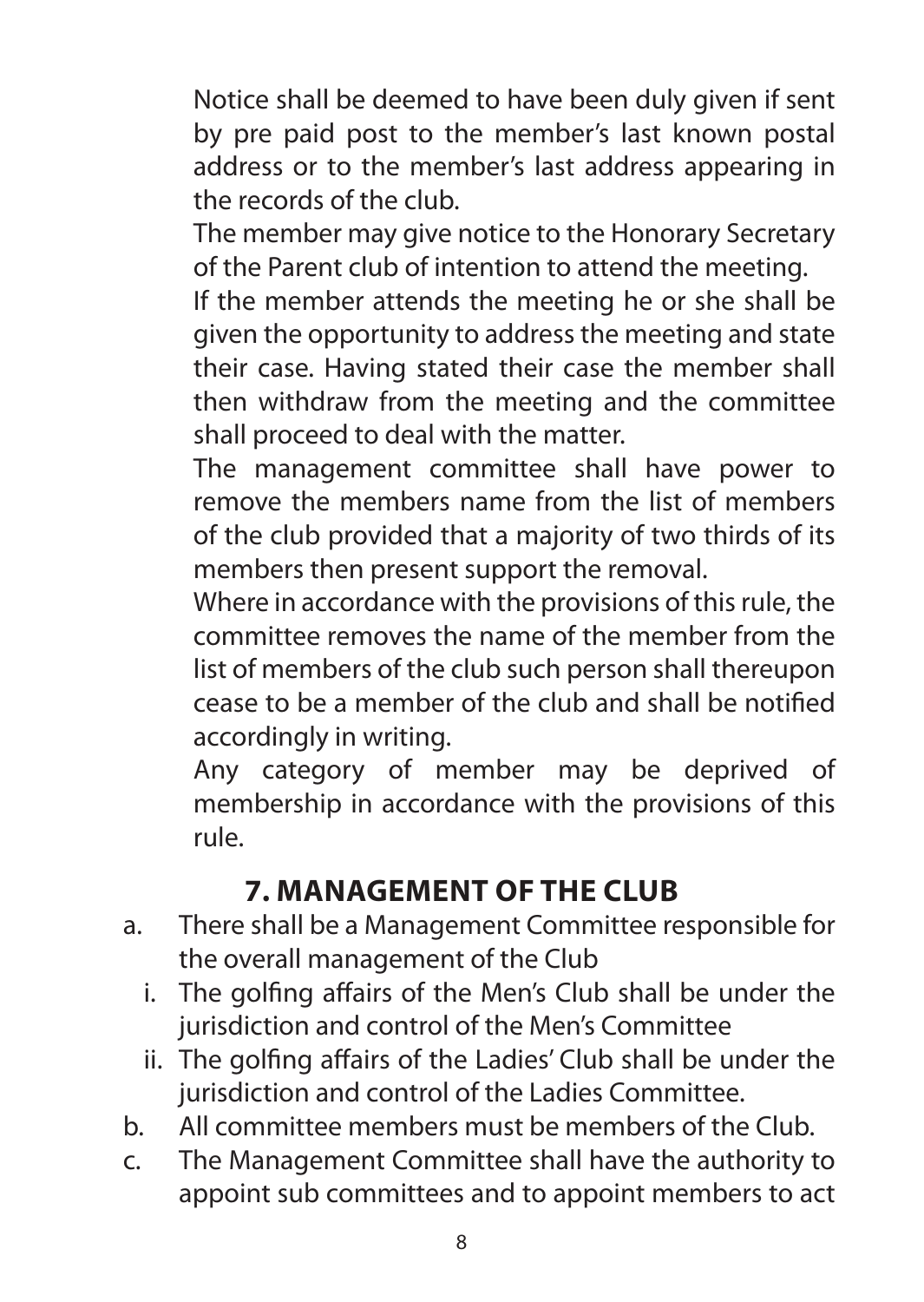on such sub committees. The Management Committee shall also have the power to define the authority of each such sub committee and to delegate and confer on such subcommittee the necessary powers for the discharge of the function(s) for which such sub committee was appointed.

- d. The Annual General Meeting of the club may nominate members to each sub committee in accordance with the membership set out in the following articles.
- e. The Management Committee shall have power to make such Bye Laws as it considers necessary and to alter and repeal same.
- f. Each of the aforementioned Committees may exercise its power notwithstanding that there might be a vacancy or vacancies in its membership.
- g. Nothing in this rule shall preclude a member of either the Men's or the Ladies' Committee being also a member of the Committee of Management or vice versa.
- h. At meeting of any of the foregoing Committees Fifty percent plus one of those entitled to attend and vote shall form a quorum.
- i. i In consultation with both Men's and Ladies' committees the Committee of Management is also empowered to make Local Rules and regulation for the use of the course as are required in the interest of members.

# **8. CLUB OFFICERS:**

8. The officers of the Parent Club shall be a Chairperson, Honorary Secretary, Honorary Treasurer and Honorary PRO.

The officers of the Men's Club shall be a President, a Captain, a Vice Captain, an Honorary Secretary, an Honorary Treasurer, an Honorary Competition Secretary and an Honorary Handicap Secretary.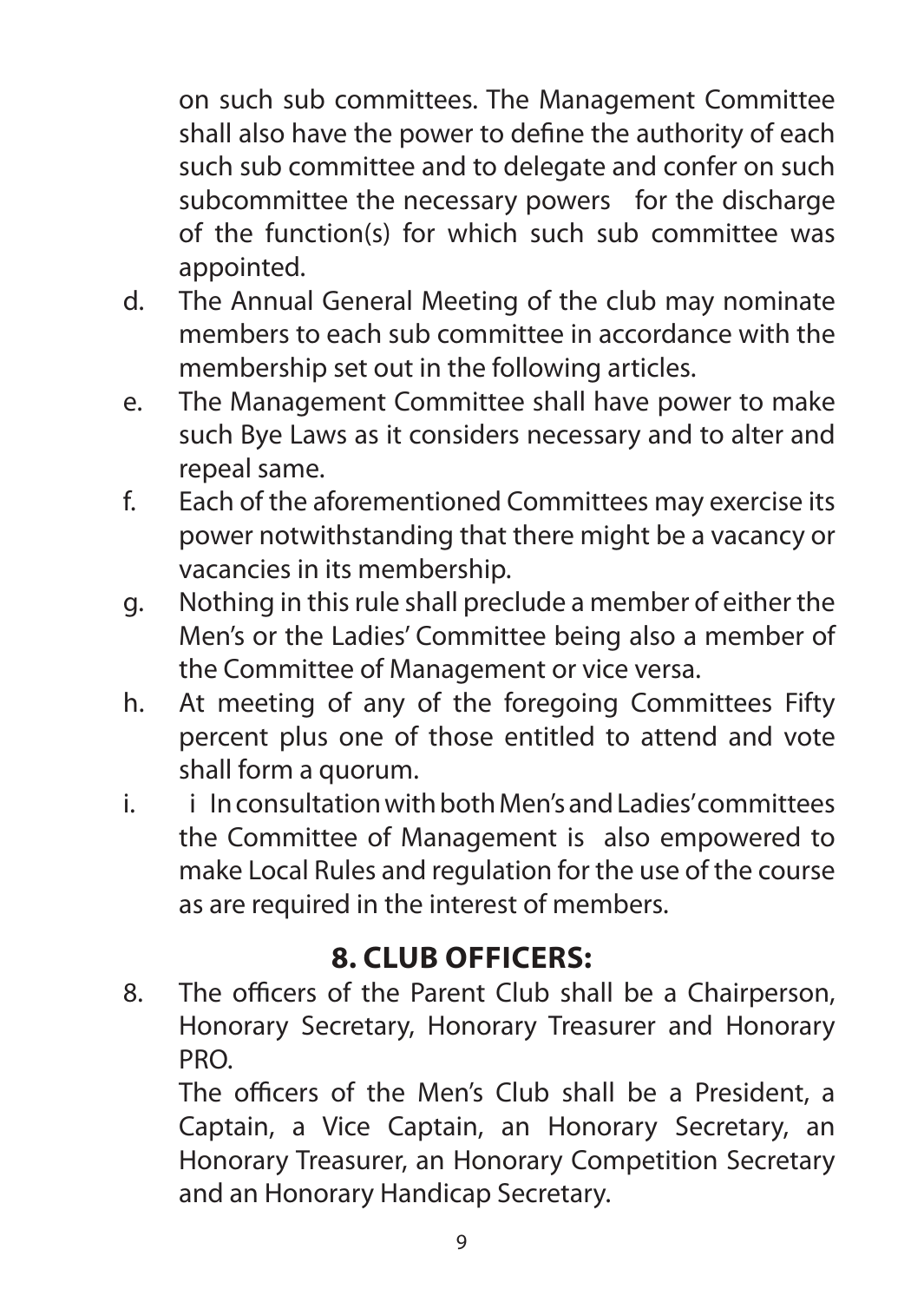The officers of the Ladies Club shall be a President, a Captain, a Vice Captain, an Honorary Secretary, an Honorary Treasurer, an Honorary Competition Secretary and an Honorary Handicap Secretary.

# **COMPOSITION AND RESPONSIBILITIES OF MANAGEMENT COMMITTEE**

- 9.3 The Management Committee shall consist of the following:
- 9.3.1 Chairman
- 9.3.2 Honorary Secretary
- 9.3.3 Honorary Treasurer
- 9.3.4 Captain of Men's Club
- 9.3.5 Captain of Ladies Club
- 9.3.6 Vice Captain of Men's Club
- 9.3.7 Vice Captain of Ladies Club
- 9.3.8 Two Ordinary Members

Chairman, Honorary Secretary and Honorary Treasurer will be elected at the Club AGM to serve for three years and will not be eligible for re-election for at least one year. In the initial Management Committee structure either the Honorary Secretary or Honorary Treasurer shall resign at the end of the second year and may seek re election for a further three year period. The selection of the member who shall retire first shall be made by the Management Committee.

To assist the formation of the inaugural Management Committee the outgoing Committee of Management shall nominate a member for election to the position of Chairman of the Management Committee subject to the approval of a majority of members at the Annual General Meeting in accordance with Article 11.5

9.4 All ordinary members of the Committee will be elected at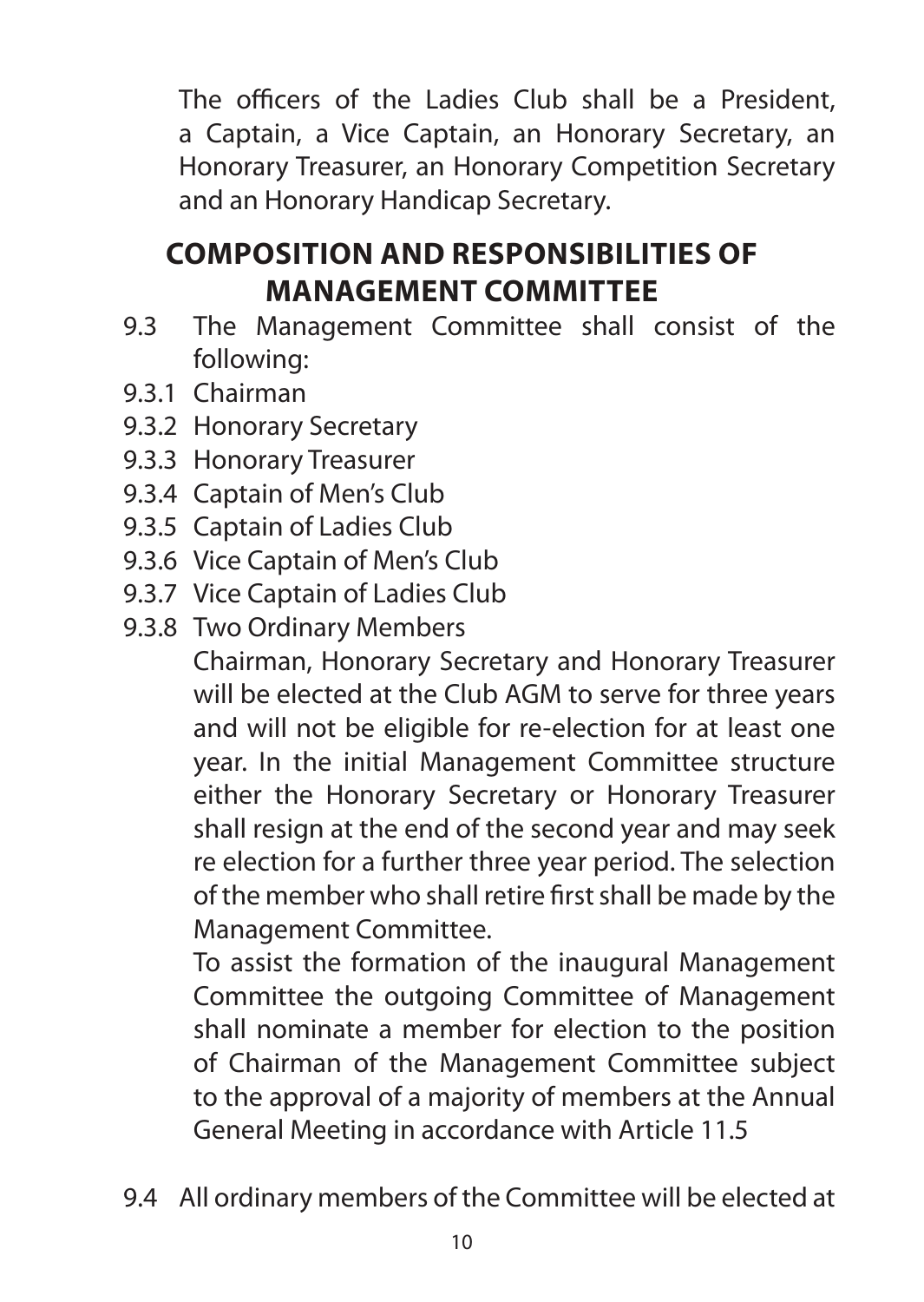the Club AGM to serve for one year. Such members of the Committee shall be eligible to stand for re-election for a second term of one year after which time he or she shall not be eligible for re-election for at least a year.

- 9.5 Election to any position on the Management Committee cannot be limited by or discriminated on the ground of gender, gender reassignment, age, race, religion or belief, sexual orientation, marriage or civil partnership, pregnancy or maternity or disability.
- 9.6 No paid employee of the club may serve in any Officership or on any Committee or Subcommittee of the Club.
- 9.7 The Management Committee shall
- 9.7.1be responsible for the standing orders/byelaws of the Club
- 9.7.2be responsible for ensuring the Club, its office-bearers and employees have in place adequate and relevant insurance cover at all times.
- 9.8 The Management Committee will not have power to purchase, sell, or lease property without specific authority of members at a General Meeting
- 9.9 The Management Committee shall have the power to appoint such employees as deemed necessary for the effective running of the club and to determine the terms and conditions of employment for each such employee and to terminate such employment in accordance with the clubs policies and procedures.

## **10. COMPOSITION OF MEN'S AND LADIES COMMITTEES**

10. The Men's Committee shall comprise the following: the officers of the Men's Club together with a Junior Convenor and two other members to be elected at the Annual General Meeting of the Men's Club.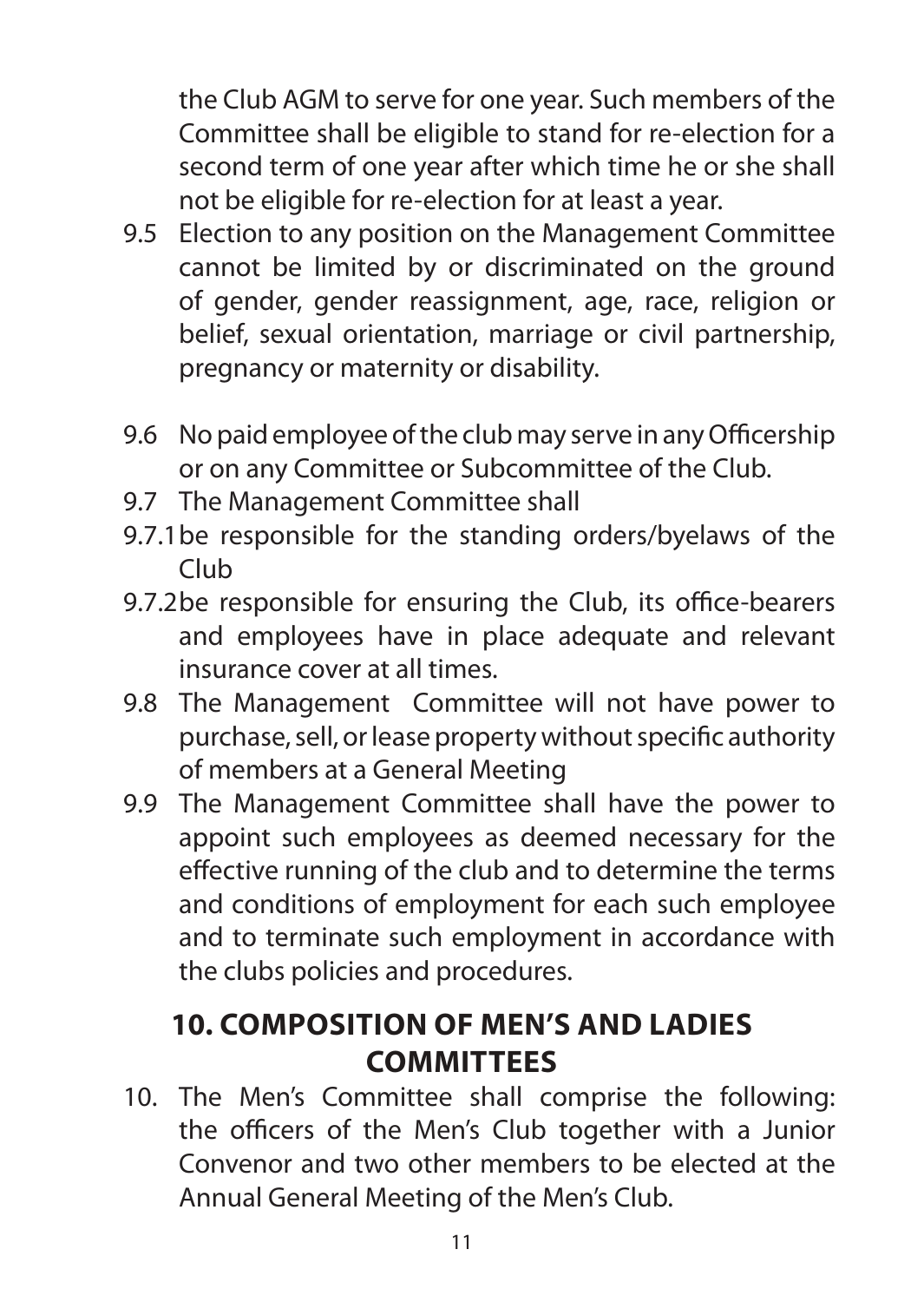The Ladies Committee shall comprise the following: the officers of the Ladies Club together with a Junior Convenor and two other members to be elected at the Annual General Meeting of the Ladies Club.

### **11. GENERAL MEETINGS:**

- 11.1 The Annual General Meeting of the Men's and Ladies Club shall be held save in exceptional circumstances not later than 31st December for the purpose of receiving the Annual Reports and Financial Statements for each such Club for the year ended the previous 31st October and for the purpose of electing such officers and committee members as set out in these articles and transacting such other business of the club as set out in the agenda.
- 11.1.2 The Annual General Meeting of the Parent Club shall be held save in exceptional circumstances not later than 31st December for the purpose of receiving the Annual Reports and Financial Statements of the management Committee for the year ended the previous 31st October and for the purpose of electing such officers and committee members as set out in these articles and transacting such other business of the club as set out in the agenda.
- 11.2. At least seven days notice of any such Annual General Meeting shall be given to the members of the relevant Club who are entitled to vote at such meeting in accordance with the rights and benefits as set out in the Clubs Bye Laws relating to membership.
- 11.2.1 Such notice shall be published on the Club Website and in one issue of a newspaper circulating in the area stating the time and place of such meeting. In addition such notice shall be posted in the Clubhouse, stating the business of the meeting and in the case of such Annual General Meeting the clubhouse notice shall be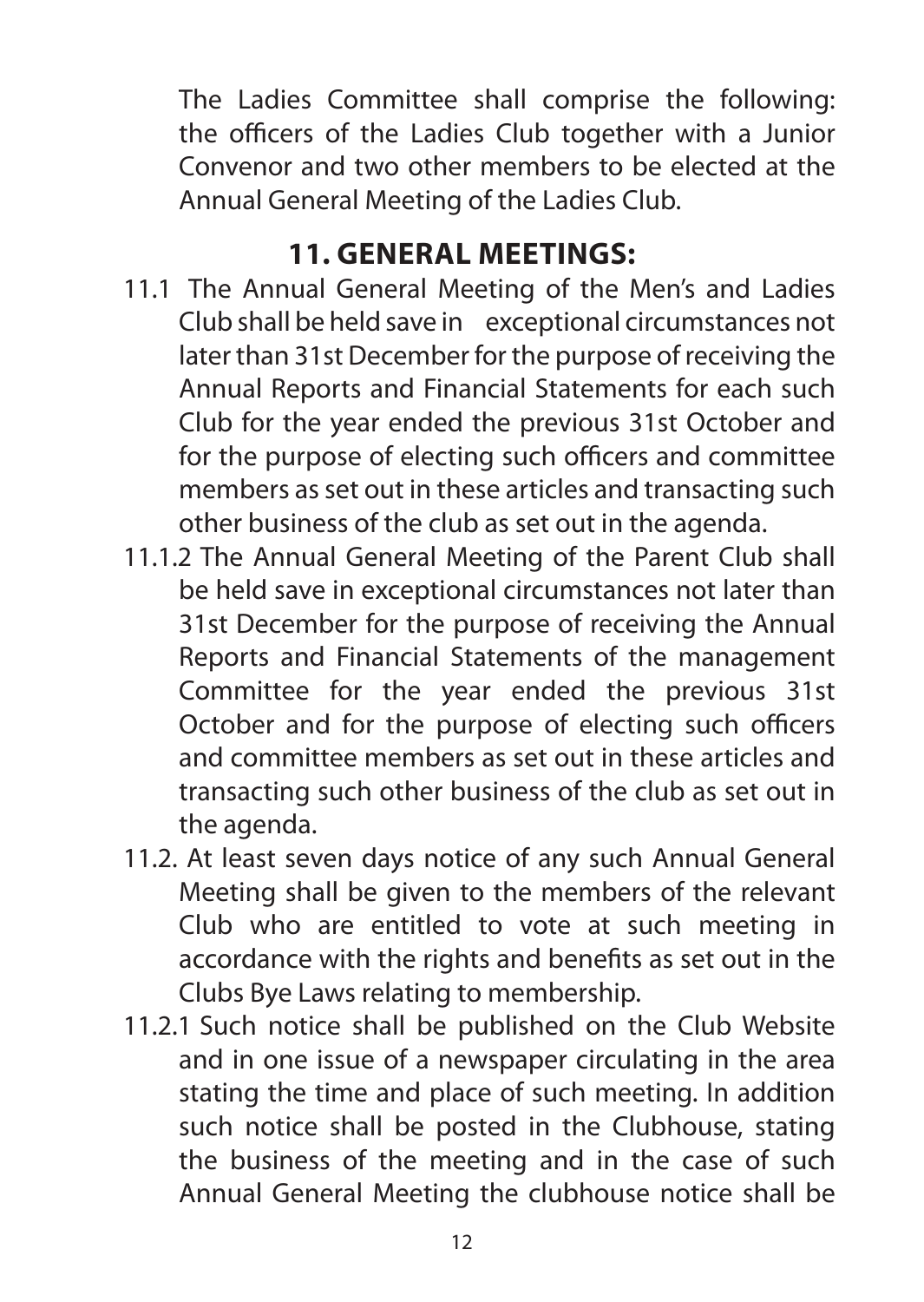accompanied by the Financial Statement.

- 11.3. Notices of Motion must be submitted in writing to the Honorary Secretary at least four days before the date of such meeting and such Notices of Motion shall be promptly posted on the Clubhouse notice board
- 11.3.1 Any Notice of Motion which has not been submitted in accordance with the above may not be considered at the Annual General Meeting save where the presiding Chairperson of the meeting decides that such motion or recommendation may be discussed under the heading of any other business.
- 11.4 Immediately following the Annual General Meeting of the Men's and Ladies Clubs the respective Honorary Secretaries shall notify the Honorary Secretary of the parent Club of the names of the Captain and Vice Captain who shall represent that club on the Management Committee for the ensuing year.
- 11.5 An annual general meeting or an extraordinary general meeting shall be empowered to impose a levy on members and such levy shall be payable at the same time as the annual subscription
- 11.6 Save where otherwise provided in these articles any decision shall be reached by a simple majority of the voting members present.

# **12. EXTRAORDINARY ANNUAL GENERAL MEETINGS**

- 12.1 Extraordinary General Meeting of any of the Clubs may be called at any time by direction of the committee of the club concerned or on requisition to the honorary secretary of the club concerned, signed by at least fifteen members entitled to vote at such meeting, stating the business to be brought forward.
- 12.2 On receipt of such requisition it shall be the duty of the committee of such club to have a general meeting called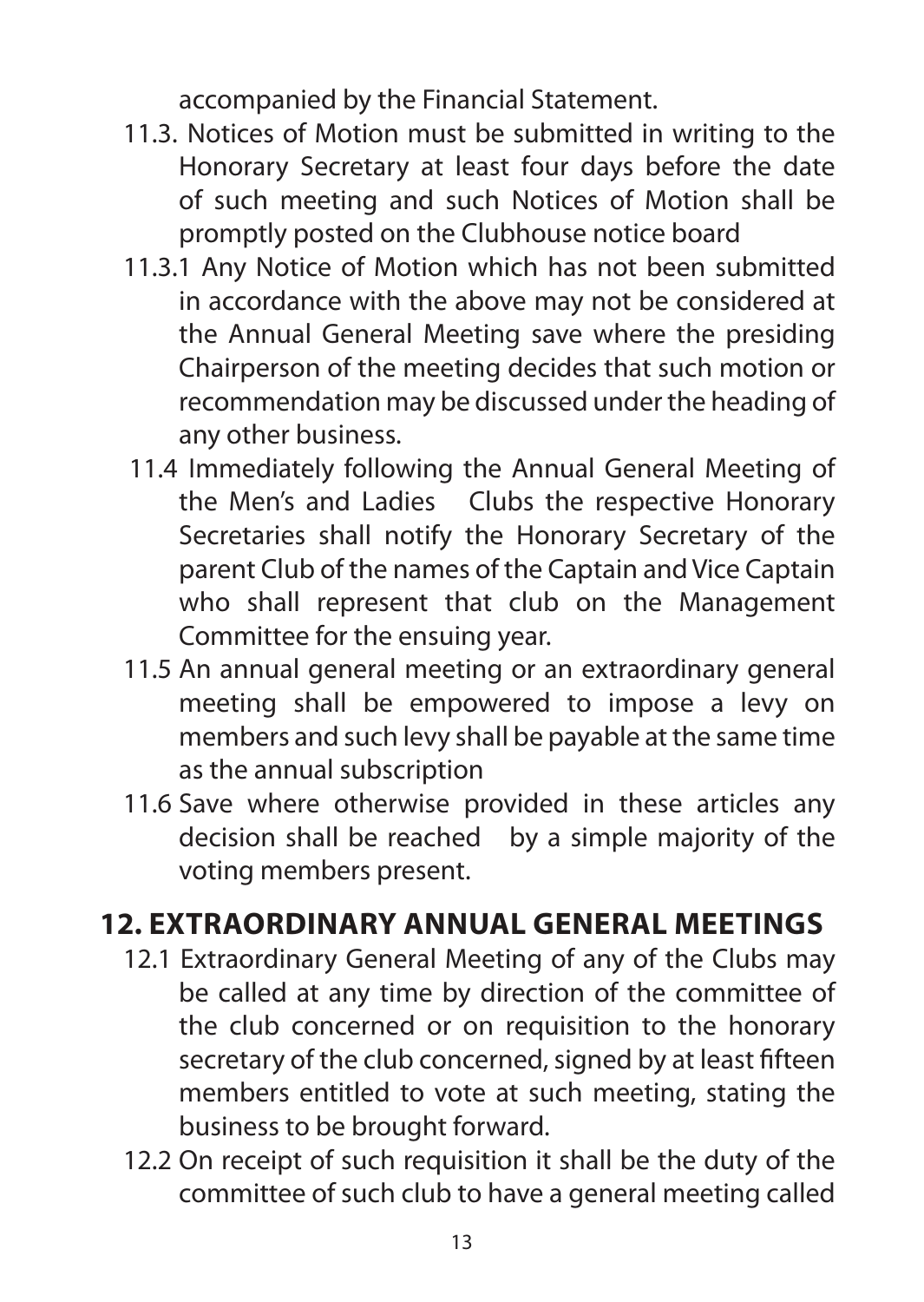without delay and failing notice calling such meeting being issued by direction of the committee concerned within fourteen days after receipt of the requisition by the honorary secretary ,the fifteen members who have signed the requisition may issue notice of a general meeting which notice shall be sufficient if published in one issue of a newspaper circulating in the area at least seven days before the date fixed for such meeting.

### **13. FINANCE**

- 13.1The financial year shall run from 1st November to 31st October.
- 13.2 The Honorary Treasurers of the Men's Club shall issue a certified statement of the affairs of the Men's club for the financial year ended 31st October for consideration by the Men's committee and for presentation to and approval by the members at the annual general meeting of the Men's club.
	- 13.3 The Honorary Treasurers of the Ladies Club shall issue a certified statement of the affairs of the Ladies club for the financial year ended 31st October for consideration by the Ladies committee and for presentation to and approval by the members at the annual general meeting of the Ladies club.
- 13.4 The Honorary Treasurer of the Parent Club shall be responsible for securing the preparation of Annual Accounts of the Club and laying these before the Annual General Meeting of the parent Club

# **14. REGISTRATION OF CLUBS ACTS 1904 TO 2000 LICENSING ACTS 1833 TO 2000.**

14.1 No person other than a member (as defined in the Club Bye Laws relating to members) shall order or pay for refreshments in the clubhouse.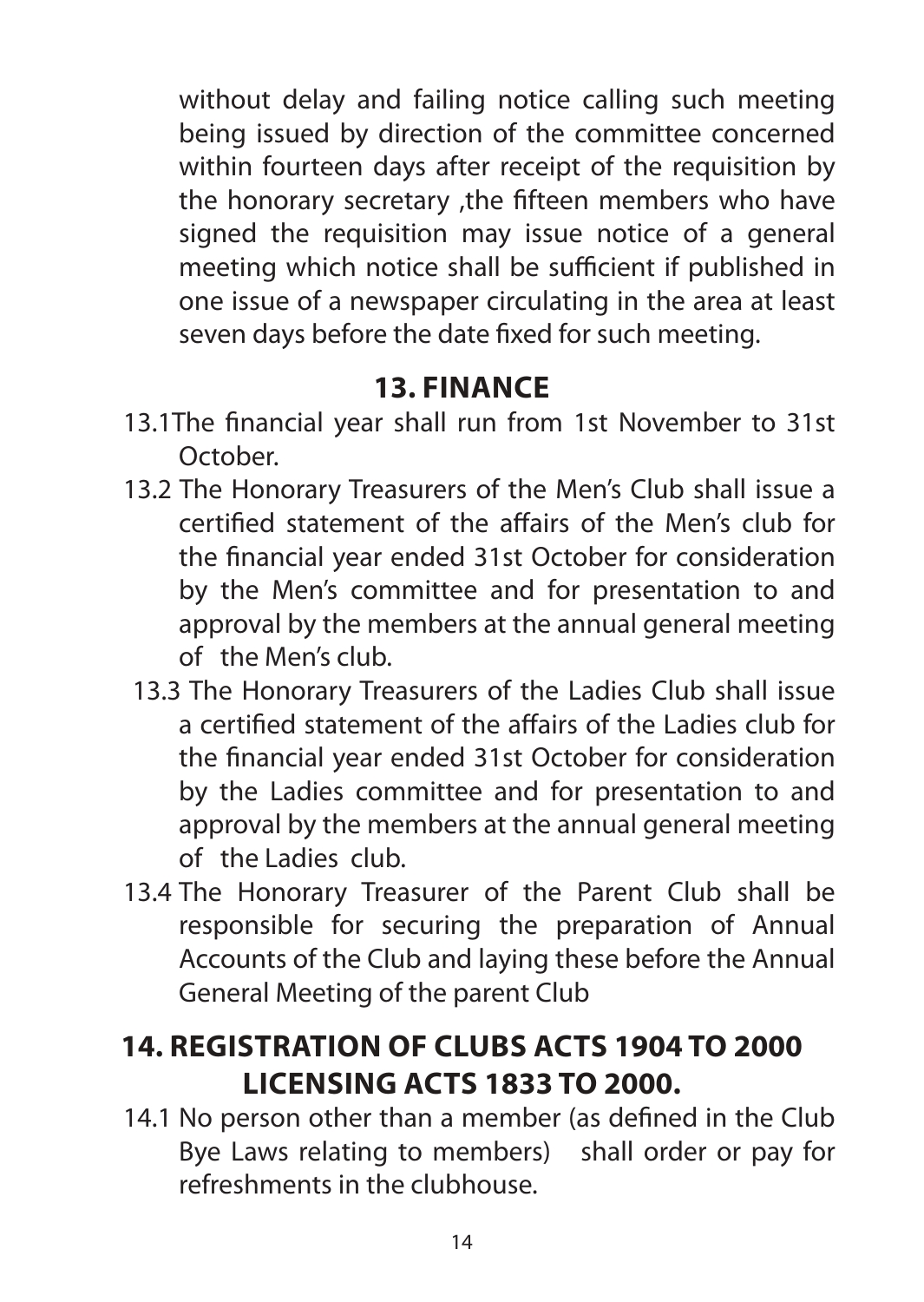- 14.2 No visitor shall be supplied with excisable liquor on the club premises unless on the invitation and in the company of a member, and that member, shall upon the admission of such visitor to the club premises or immediately upon his being supplied with such liquor, enter his or her name and the name and address of the visitor in a book which shall be kept for the purpose and which shall show the date of each visitor.
- 14.3 The Management Committee may prohibit the admission of any visitor to the club premises and no member shall bring any person whose admission is prohibited into the club premises.
- 14.4 No excisable liquors shall be sold or supplied for consumption outside the premise of the club, except to members of the club, between the hours of 8.00 am and 10.00 p.m.
- 14.5 No excisable liquor shall be sold or supplied in the club premises to any person under the age of eighteen years.
- 14.6 No member of any committee or officer and no employee of the club shall have any personal interest in the sale to the club of supplies of excisable liquor, or in the profits arising from such sale.
- 14.7 Subject to the exceptions contained in 14.8 hereof no excisable liquor shall be supplied for consumption on the club premises to any person (other than a club member lodging in the club premises ) or to be consumed on the club premises by any person (other than such a member),(a) at any time on Christmas Day or Good Friday or (b) on any other day outside the hours specified in respect of that day in Section 2 (1) (b) as substituted by section 3 of the Intoxicating Liquor Act 2000) of the Intoxicating Liquor Act 1927.
- 14.8 Nothing contained in the Registration of Clubs Acts 1904 -1999 , or contained by virtue only of the operation of